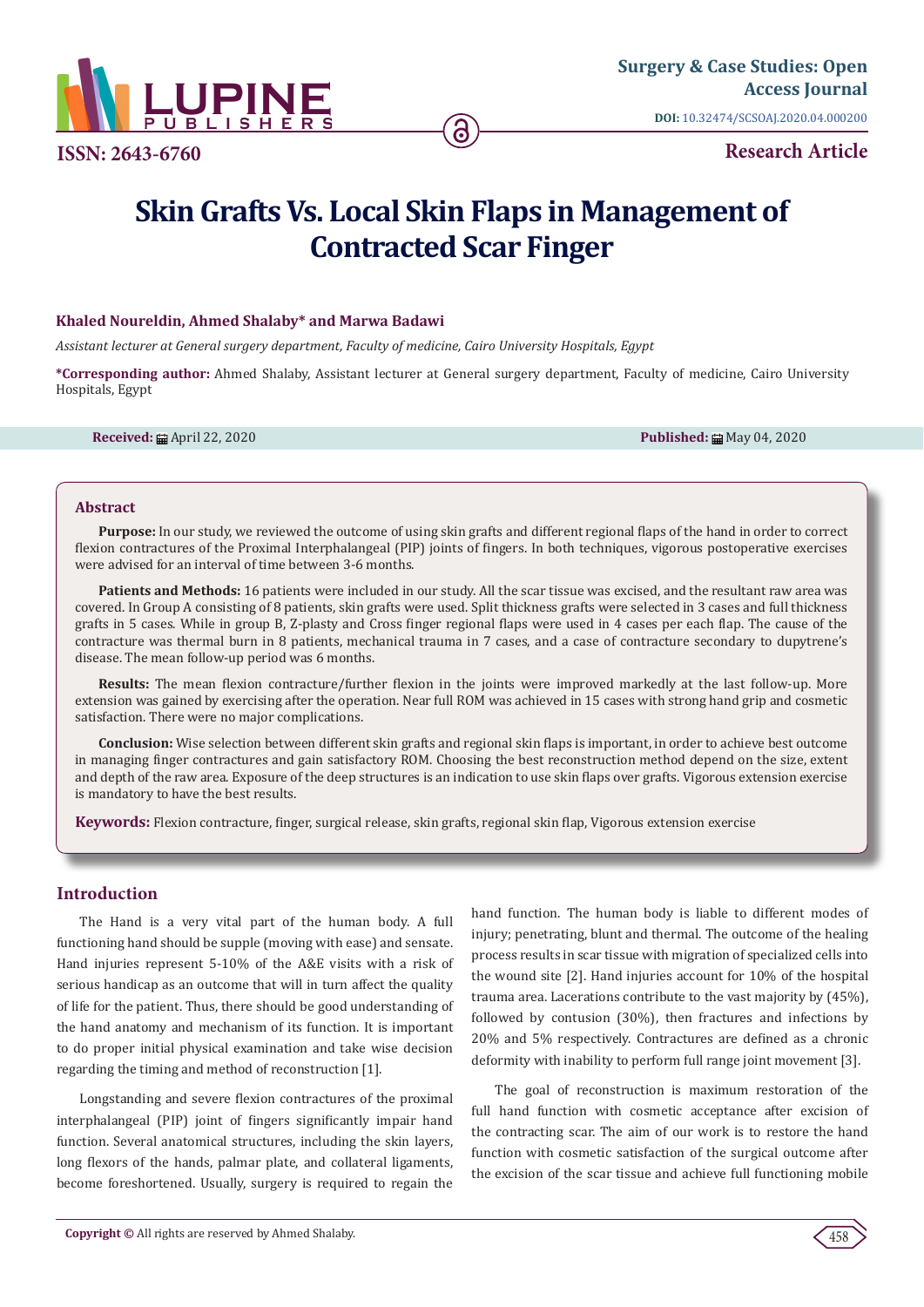interphalangeal and metacarpophalangeal joints with adequate strength to resist the forces of other fingers. Plus, correcting the posture of the fingers with a wide web space and the intrinsic muscles to aid comprehension [4]. Wide range of surgical methods have been assigned to cover the raw area left after excising the scar tissue ,and reconstruct the finger functions after flexion contractures of the PIP joints.

These techniques can be divided in to 2 groups; different thickness-skin grafts and locally used skin flaps. Recently, some surgeons have achieved accepted outcomes by utilizing a gradual distraction using an external fixator to fix flexion contracture secondary to traumatic injuries. However, they excluded patients with flexion contractures combined with scar tissue around the joints. However, in these patients, surgery is mandatory in order to restore function and the raw gap should be covered with stable skin to prevent recurrence [5]. The aim of this study was to evaluate the results of both main techniques (grafts and regional

flaps) after excision of contracted tissue, followed by strong course of postoperative extension exercise in order to gain of adequate degree of extension and range of movement (ROM).

## **Materials and Methods**

A prospective study was done; it included 16 patients presented to the plastic outpatient clinic with contract fingers were managed over one year from the 1 September 2015 to 1st of September 2016, at Cairo University hospital. The average interval of time for their presentation in clinic was ranged one year to two years from the primary injury. They were 9 males and 7 females .8 of them came after thermal burn, while 7 cases had traumatic lacerations in the hands.one boy, 17 years old had dupytren's disease as a cause for his flexion contracture. It was notice that the 9 out of 16 patients injured their no dominating hands with percentage 57%, while 43% of the injured their dominant hand. It was found that 7 males were injured in their working field .On the other hand; the seven females got injured during their domestic activities.





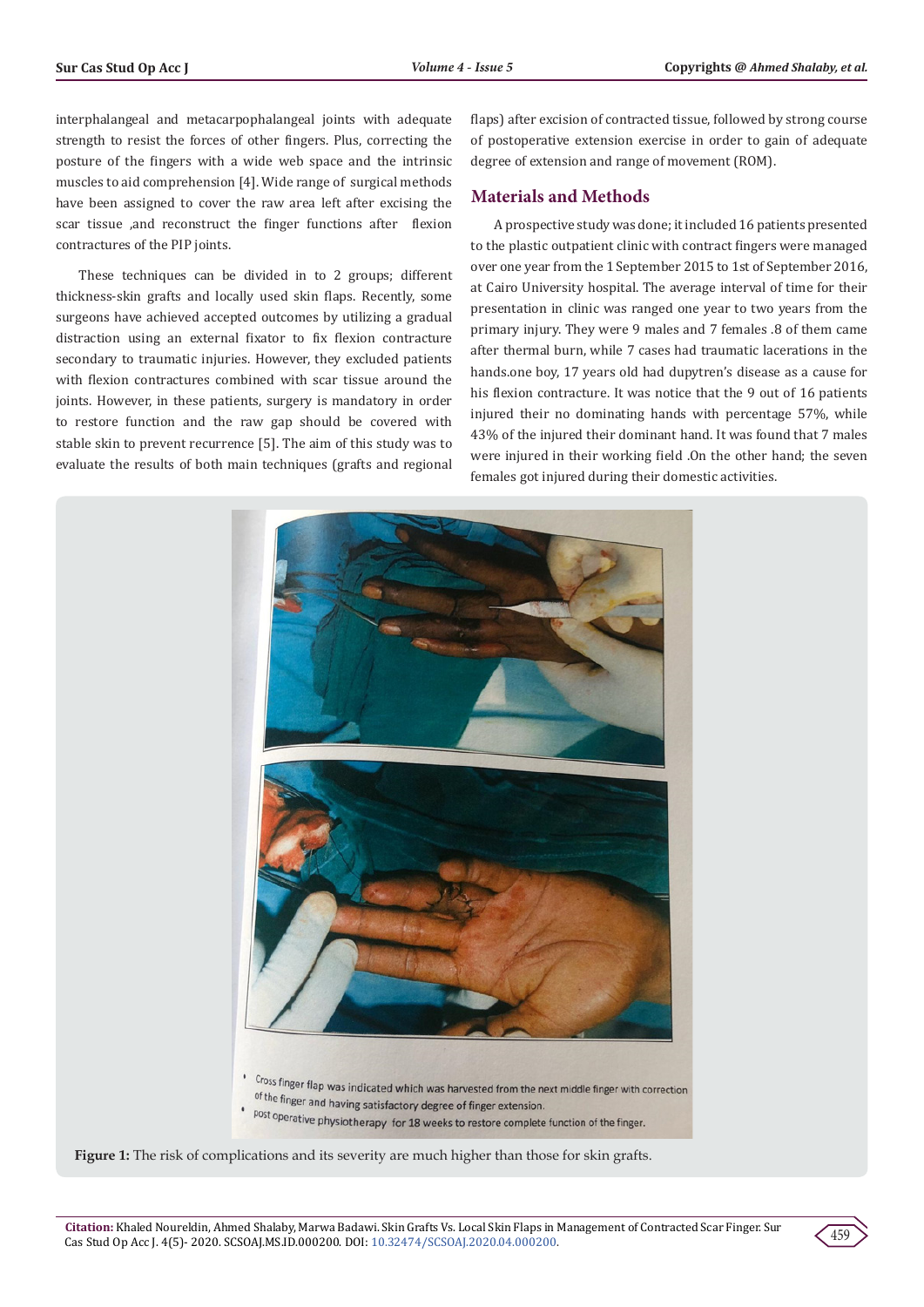

Female pt 24 years old presented by finger contracture after burn affecting the little finger of the RT hand.

the RT hand.<br>The contracture is affecting the interphalangeal joints of the little finger.





Excision of the scar tissue was done. Then, intraoperative decision for the reconstruction was made based on, the size of the defect, the depth of the tissues affected and the exposure of the underlying structure. Group A, are those 8 patients whose raw areas were covered by grafts, full thickness graft was used in 5 patients and split thickness for the other 3 cases. While in group B, Z-plasty was utilized in 4 patients and cross finger flap was used in the same number of patients.

## **Results**

The results were assessed based on, the cosmetic results, patient satisfaction, and regain of finger function with full range of flexion and extension, plus good hand grip. Another factor was the resultant complications and the graft take and the donor site complications. In Group A, 5 patients with full thickness graft and 3 patients with split thickness graft, the mean angle of flexion contractures has improved markedly .It was 68.4 preoperatively

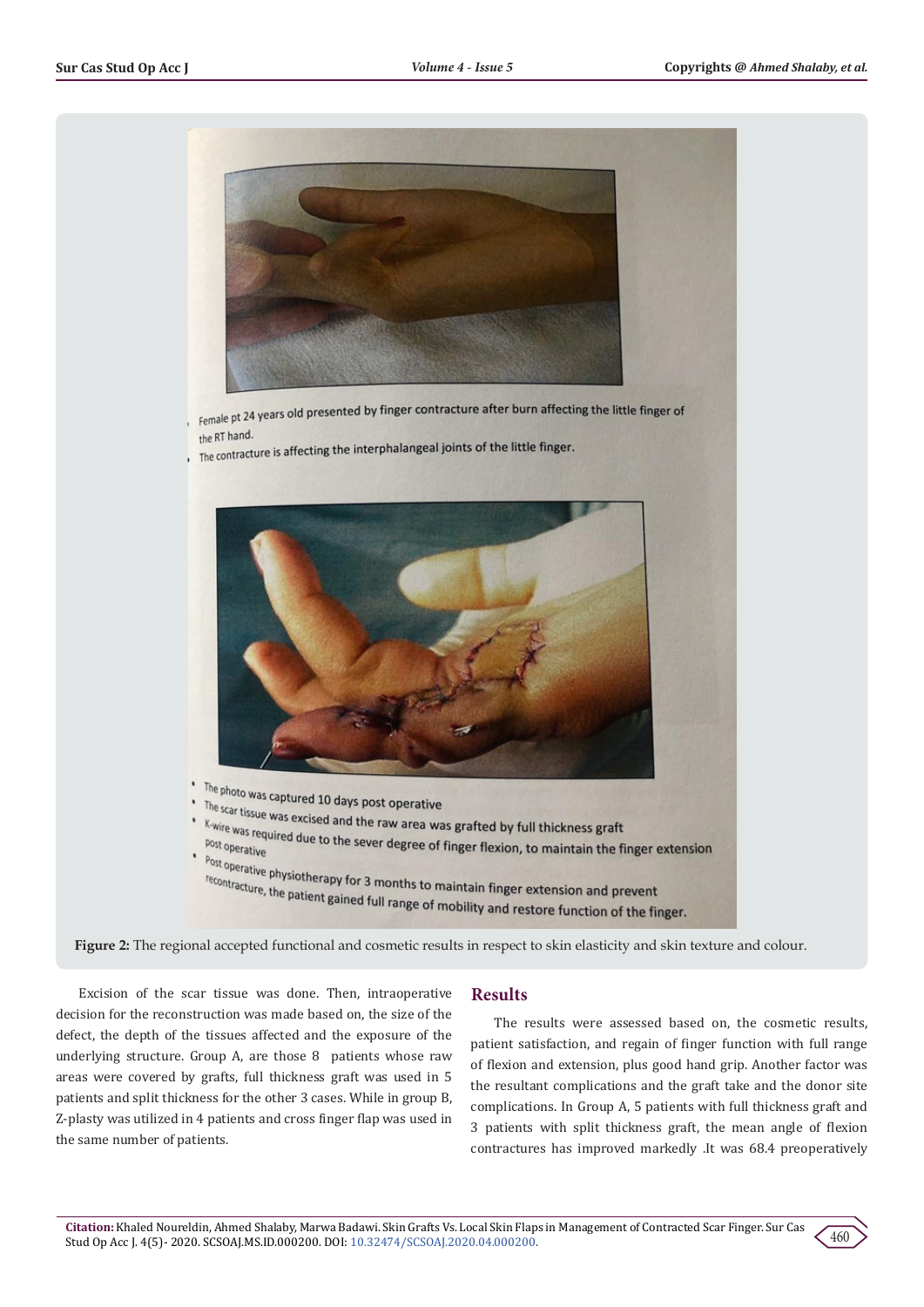and that was improved was 26.8.While the further flexion of the PIP was 81.2 before the correction ,and this became 91.5 after the graft application.

In Group B, Z-plasty was used in 4 cases; the mean angle of flexion improved from 65.8 to 25.The further flexion was released from 82 to 95. Cross finger flaps, this was used for the other 4 cases. The mean angle of flexion decreased from 63.4 to 26.5 and the further flexion from 86.7 to 94. Near full ROM was obtained in 15 cases. All patients were satisfied with the final results, functionally and cosmetically .This was achieved by the vigorous extension exercise for average 6 month period of time. There were no major complications documented such as neurovascular injury or recurrence of the pathology, or graft rejection or flap ischemia. Three patients had mild infections at the recipient site. This was treated by topical creams and antibiotics for 5 days. A small hematoma was observed in 1 patient in group B, which healed with no intervention at postoperative6 days. In group A, one patient complained of pain an serous discharge at the donor site of full thickness graft

#### **Discussion**

The hand anatomy is very unique with complex sophisticated moves in order to put the fingers in different positions hands also must be coordinated in order to perform fine tasks precisely. The structures that form and move the fingers require proper alignment and control for full normal hand function. The skin is the largest organ of the human body. It contributes to 16% of the total body weight with different forms of functions. On the other side, wound healing goes through three stages, these are inflammatory, proliferative and remodeling. Collagen is exposed in the wound, thus, it activates the clotting cascades which trigger the inflammatory process and scar formation [6].

Contracture is the inability to perform full range of joint movement due to abnormal scar tissue formation. This puts the patients at risk for medical and functional problems and alters the quality of their lives in a negative aspect. Scar Contracture is defined as impairment caused by replacement of the skin by a pathological in scar tissue of insufficient extensibility and length which in turn hinder the mobility and result in loss of tissue alignment of the associated joint or the anatomical structures at the affect region [7]. Finger contracture has many etiologies: Burn and trauma are the leading causes, While inflammatory factors, such as scleroderma, rheumatoid arthritis, other autoimmune factors and tumors contribute as well [7].

As regard to reconstruction after excision of the scar tissue, the decision is guided by the depth of the found, the surface area of the defect and the exposure of the deep structures like bones, tendons and neurovascular bundles [8]. The Skin grafts choice is influenced by the vascularity of the bed as of at most importance

for the survival of the grafts, with some exceptions as rarely skin grafts taken to be placed on bones, cartilages or tendons without the presence of periosteum or perichondrium [9]. Split thickness graft can tolerate less ideal conditions for survival and it has much broader range of application. On the other side, it's fragile and delicate especially when it is placed over areas with small soft tissue bulk and it cannot withstand subsequent radiotherapy. They contract more during the healing phase and tend to be soother and shiner than normal surrounding skin because of the absent skin appendages. As for the full thickness grafts, they retain more of the normal skin characters like color, texture, thickness and undergo less contraction while healing [10].

The use of the skin flaps not only imports its vascular tissue, but also allow for the integration of fascial layers between the mobile gliding structures, which in turn improves the mobility of the finger due to decreased adhesions formation between the skin layers and the tendons. Local skin flaps such as Z-plasty and V-Y plasty are frequently used. But other random pattern flaps were proven to be useful and provide aesthetically and functionally excellent outcome. Cross finger flaps can be used in sever flexion contractures with scarring of the proximal interphalangeal joint of the fingers followed by postoperative exercise to obtain satisfactory degree of joint extension. The first dorsal metacarpal artery flap has its constant anatomy and easy dissection. It has low donor site morbidity, with god functional and aesthetic outcme.it is considered the best choice for defects at the proximal phalanx and the proximal part of the distal phalanx of the thumb (zone 4) [11-14].

In our study, 16 patients were selected with severe flexion contractures of the PIP joints combined with palmer scarring. In these patients, tethering by the scar tissue and contractures of the palmer plates and the collateral ligaments were the main cause of contracture. Patients were evaluated by history taking, physical examination, investigation, consent taking, photographs and surgical intervention. In all patients, surgical excision of the scar tissue was inevitable to obtain maximal extension of the joint during the operation [15-18]. The resultant skin defect was covered by grafts (split thickness/ full thickness) or local flaps. The decision whether to use grafts or flaps in covering the raw area was according to the depth of the raw area. When bone, tendons, or the neurovascular bundle was exposed, the decision was to choose local skin flaps for covering the defect. Skin grafts were saved for the shallow defects. The group A of eight patients in which the defect area was covered by grafts, full thickness graft was used in five patients, and it was harvested from the inner side of the arm. As for the split thickness graft, it was used in three patients, and it was harvested from the anteromedial surface of the thigh. The graft size ranged from (2-8cm in width and same for length) according to the defect size. Local skin flaps were used for eight patients in group B.Z-plasty used in four patients. In the other four patients of group B, cross finger flap was selected. Postoperative physiotherapy was

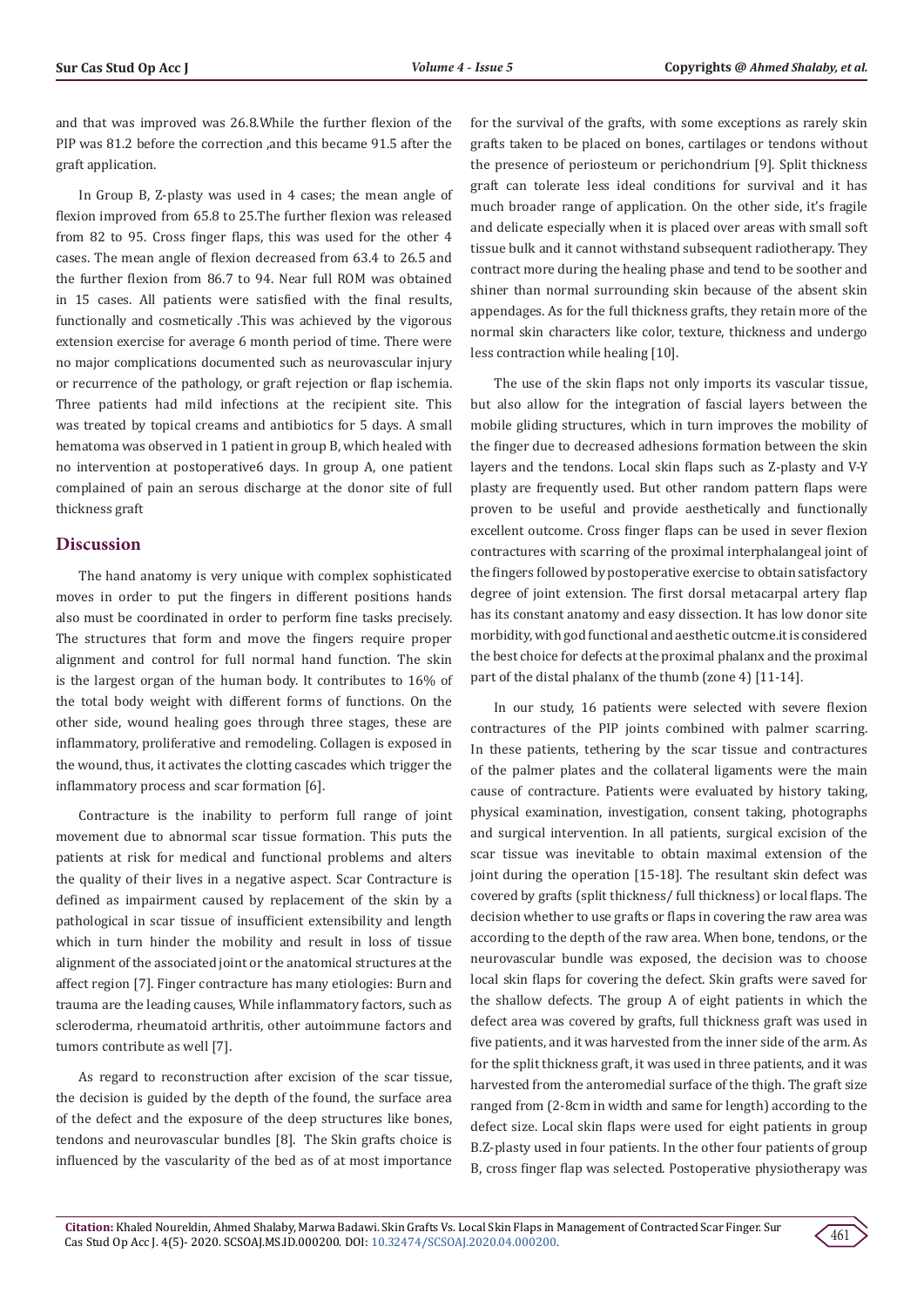advised immediately after sutures removal after first week. The vigorous exercise had a great role in improving the flexion angle. Thus we believe that early exercise is an adjunct to the surgical reconstruction in order to obtain excellent clinical exercise [19].

 The management of the patients and the decision making by the clinician, in this series, was affected by the cultural and environmental background. Most of the patients lived remotely in peripheral rural areas and they commute long distance to our tertiary center. Thus the compliance with physiotherapy sessions and follow up clinics was therefore likely to be poor. Thus, the surgical option options were with a view to providing a robust result in a single hospital admission, and urge on the patient to follow up in outpatient clinic and physiotherapy sessions [20].

It is important to stress on the importance of good adequate management of thermal injuries in the acute stages by multidisciplinary team with intensive inputs from the surgeon, physiotherapist and the occupational therapist.97% of the patients with superficial burns and 81% of deep dermal injuries will have normal hand function at the end of their treatment. Adjuncts, such as electro physical agents, diathermy, ultrasound waves, transcutaneous electric nerve stimulation, laser therapy and thermotherapy, can be used. Combination of one or more of these modalities to the physiotherapy plus patient increased awareness regarding the regular lifestyle physical exercise , will have positive impact on the outcome and decrease the risk of recurrence and possible joint comorbidities.

#### **Conclusion**

Skin grafts are the reliable for release of the contractures involving the hand fingers. They offer satisfactory functional and cosmetic outcome with donor site shows minimal morbidities. On the other side, Local skin flaps are excellent for finger contractures that affect deeper tissues and the excision exposes bones, tendons and neurovascular bundles. The regional accepted functional and cosmetic results in respect to skin elasticity and skin texture and color. But the risk of complications and its severity are much higher than those for skin grafts. It is also highly recommended to add postoperative physiotherapy exercise to gain the best outcome.

## **References**

1. [Diao E, Eaton RG \(1993\) Total collateral ligament excision for](https://www.sciencedirect.com/science/article/pii/036350239390081D)  [contractures of the proximal interphalangeal joint. J Hand Surg Am 18:](https://www.sciencedirect.com/science/article/pii/036350239390081D)  [395-402.](https://www.sciencedirect.com/science/article/pii/036350239390081D)

- 2. [Houshian S, Chikkamuniyappa C \(2007\) Distraction correction of chronic](https://www.ncbi.nlm.nih.gov/pubmed/17482004) [flexion contractures of PIP joint: comparison between two distraction](https://www.ncbi.nlm.nih.gov/pubmed/17482004) [rates. J Hand Surg Am 32: 651-656.](https://www.ncbi.nlm.nih.gov/pubmed/17482004)
- 3. [Watson HK, Light TR, Johnson TR \(1979\) Checkrein resection for flexion](https://www.ncbi.nlm.nih.gov/pubmed/759506) [contracture of the middle joint. J Hand Surg Am 4: 67-71.](https://www.ncbi.nlm.nih.gov/pubmed/759506)
- 4. [Chasmar Leslie R \(2007\) The versatile rhomboid \(Limberg\) flap. Can J](https://www.ncbi.nlm.nih.gov/pubmed/19554188) [Plast Surg 5\(2\):67](https://www.ncbi.nlm.nih.gov/pubmed/19554188).
- 5. [Ulkür E, Acikel C, Karagoz H, Celikoz B \(2005\) Treatment of severely](https://www.ncbi.nlm.nih.gov/pubmed/16267435) [contracted fingers with combined use of cross-finger and side finger](https://www.ncbi.nlm.nih.gov/pubmed/16267435) [transposition flaps. Plast Reconstr Surg 116: 1709-1714](https://www.ncbi.nlm.nih.gov/pubmed/16267435).
- 6. [Ghidella SD, Segalman KA, Murphey MS \(2002\) Long-term results of](https://www.ncbi.nlm.nih.gov/pubmed/12239667) [surgical management of proximal interphalangeal joint contracture. J](https://www.ncbi.nlm.nih.gov/pubmed/12239667) [Hand Surg Am 27:799-805.](https://www.ncbi.nlm.nih.gov/pubmed/12239667)
- 7. Bayat A, Mc Grouther DA, Ferguson MWJ (2003) Skin Scarring. BMJ 326: 88-92.
- 8. [Friedrich JB, Katolik LI, Vedder NB \(2009\) Soft tissue reconstruction of](https://www.ncbi.nlm.nih.gov/pubmed/19643296) [the hand. J Hand Surg Am 34\(6\):1148-1156.](https://www.ncbi.nlm.nih.gov/pubmed/19643296)
- 9. [Lorea P, Medina Henriquez J, Navarro R, Legaillard P, Foucher G \(2007\)](https://www.ncbi.nlm.nih.gov/pubmed/17197065) [Anterior tenoarthrolysis for severe flexion contracture of the fingers](https://www.ncbi.nlm.nih.gov/pubmed/17197065) [\(the "TATA" operation\): a review of 50 cases. J Hand Surg Eur 32:](https://www.ncbi.nlm.nih.gov/pubmed/17197065) [224-229.](https://www.ncbi.nlm.nih.gov/pubmed/17197065)[Curtis RM \(1970\) Surgical restoration of motion in the stiff](https://www.ncbi.nlm.nih.gov/pubmed/5449920) [interphalangeal joints of the hand. Bull Hosp Joint Dis 31:1-6.](https://www.ncbi.nlm.nih.gov/pubmed/5449920)
- 10. Curtis RM (1964) Capsulectomy of the interphalangeal joints of the fingers. J Bone Joint Surg Am 36(A): 1219-1232.
- 11. [Curtis RM \(1964\) Treatment of injuries of proximal interphalangeal](https://www.ncbi.nlm.nih.gov/pubmed/14282210) [joints of fingers. Curr Pract Orthop Surg 23:125-139.](https://www.ncbi.nlm.nih.gov/pubmed/14282210)
- 12. [Gibraiel EA \(1977\) A local finger flap to treat post-traumatic flexion](https://www.ncbi.nlm.nih.gov/pubmed/322776) [contractures of the fingers. Br J Plast Surg 30: 134-137.](https://www.ncbi.nlm.nih.gov/pubmed/322776)
- 13. [Gould JS, Nicholson BG \(1979\) Capsulectomy of the metacarpophalangeal](https://www.ncbi.nlm.nih.gov/pubmed/501064) [and proximal interphalangeal joints. J Hand Surg Am 4: 482-486.](https://www.ncbi.nlm.nih.gov/pubmed/501064)
- 14. [Harrison DH, Newton J \(1991\) Two flaps to resurface the basal](https://www.ncbi.nlm.nih.gov/pubmed/2007822) [flexioncrease of the finger area. J Hand Surg Br 16: 78-83.](https://www.ncbi.nlm.nih.gov/pubmed/2007822)
- 15. [Houshian S, Gynning B, Schrøder HA \(2002\) Chronic flexion contracture](https://www.ncbi.nlm.nih.gov/pubmed/12162976) [of proximal interphalangeal joint treated with the compass hinge](https://www.ncbi.nlm.nih.gov/pubmed/12162976) [external fixator. A consecutive series of 27 cases. J Hand Surg Br 27: 356-](https://www.ncbi.nlm.nih.gov/pubmed/12162976) [358.](https://www.ncbi.nlm.nih.gov/pubmed/12162976)
- 16. [Jackson IT, Brown GE \(1970\) A method of treating chronic flexion](https://www.sciencedirect.com/science/article/abs/pii/S0007122670800789) [contractures of the fingers. Br J Plast Surg 23: 373-379.](https://www.sciencedirect.com/science/article/abs/pii/S0007122670800789)
- 17. [Sprague BL \(1976\) Proximal interphalangeal joint contractures and](https://www.ncbi.nlm.nih.gov/pubmed/1263285) [their treatment. J Trauma 16: 259-265.](https://www.ncbi.nlm.nih.gov/pubmed/1263285)
- 18. [Harrison DH \(1977\) The stiff proximal interphalangeal joint. Hand 9:](https://www.sciencedirect.com/science/article/abs/pii/S0072968X77800028) [102-108.](https://www.sciencedirect.com/science/article/abs/pii/S0072968X77800028)
- 19. Brü[ser P, Poss T, Larkin G \(1999\) Results of proximal interphalangeal](https://www.ncbi.nlm.nih.gov/pubmed/10194012) [joint release for flexion contractures: midlateral versus palmar incision.](https://www.ncbi.nlm.nih.gov/pubmed/10194012) [J Hand Surg Am 24: 288-294.](https://www.ncbi.nlm.nih.gov/pubmed/10194012)
- 20. [Houshian S, Schrøder HA \(2004\) Distraction with external fixator for](https://www.ncbi.nlm.nih.gov/pubmed/15180240) [contractures of proximal interphalangeal joints: good outcome in 10](https://www.ncbi.nlm.nih.gov/pubmed/15180240) [cases. Acta Orthop Scand 75: 225-228.](https://www.ncbi.nlm.nih.gov/pubmed/15180240)